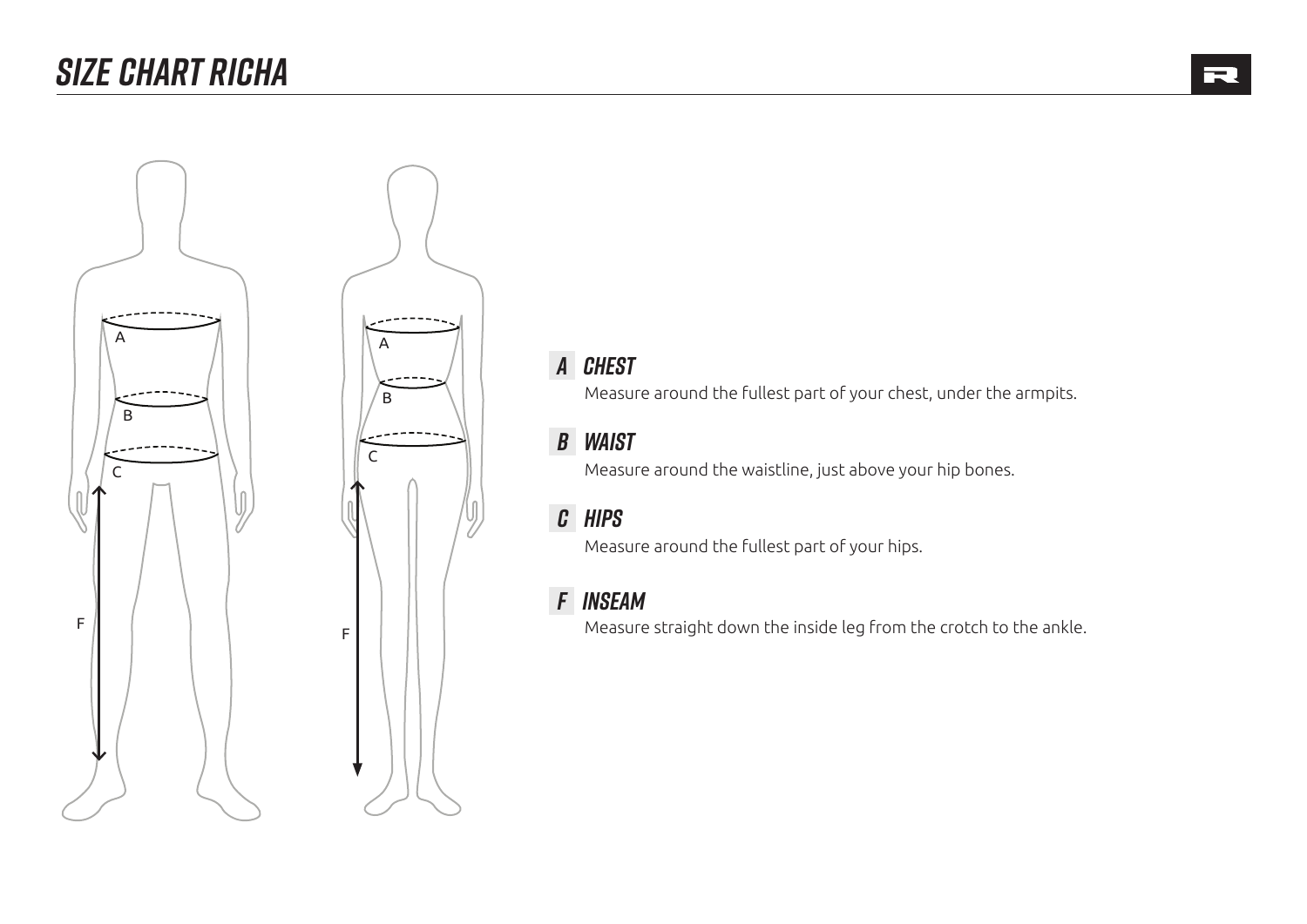| <b>STYLE:</b> |                      |                      | Textile jacket men |            |            |                                            |     |            |              |             |            |                                                                                                                                         |             |                |
|---------------|----------------------|----------------------|--------------------|------------|------------|--------------------------------------------|-----|------------|--------------|-------------|------------|-----------------------------------------------------------------------------------------------------------------------------------------|-------------|----------------|
|               | <b>MEASUREMENTS:</b> |                      | <b>CM</b>          |            |            |                                            |     |            |              |             |            |                                                                                                                                         |             |                |
|               |                      |                      |                    |            |            |                                            |     |            |              |             |            |                                                                                                                                         |             |                |
|               |                      | XS                   |                    |            |            | ΧL                                         | 2XL | <b>3XL</b> | <b>4XL</b>   | 5XL         | <b>GXL</b> | <b>8XL</b>                                                                                                                              | <b>IOXL</b> | 12XL           |
|               | $\sim$               | $\sim$ $\sim$ $\sim$ | $00$ $10$          | $\sqrt{2}$ | $\sqrt{2}$ | $1122$ $117$ $112$ $122$ $123$ $127$ $127$ |     |            | $\sqrt{200}$ | $\sqrt{22}$ |            | $\frac{1}{200}$ $\frac{1}{20}$ $\frac{1}{20}$ $\frac{1}{20}$ $\frac{1}{20}$ $\frac{1}{20}$ $\frac{1}{20}$ $\frac{1}{20}$ $\frac{1}{20}$ |             | $1.60 \pm 7.0$ |

| A | <b>CHEST</b>   | $93 - 97$ | $98 - 102$ | $103 - 107$ | $108 - 112$ | $113 - 117$ | $118 - 122$ | $123 - 127$ | $128 - 132$ | $133 - 137$ | $138 - 142$ | $148 - 152$ | $158 - 162$ | $168 - 172$ |
|---|----------------|-----------|------------|-------------|-------------|-------------|-------------|-------------|-------------|-------------|-------------|-------------|-------------|-------------|
|   | <b>B WAIST</b> | $79 - 83$ | $84 - 88$  | $89 - 93$   | $94 - 98$   | $99 - 103$  | $104 - 108$ | $109 - 113$ | $114 - 118$ | $119 - 123$ | $124 - 128$ | $134 - 138$ | $144 - 148$ | 154 - 158   |
|   | $C$ $HIPS$     | $85 - 90$ | $91 - 96$  | $97 - 102$  | $103 - 108$ | $109 - 114$ | $115 - 120$ | $121 - 126$ | $127 - 132$ | $133 - 138$ | $139 - 144$ | $151 - 156$ | $163 - 168$ | 175 - 180   |
|   |                |           |            |             |             |             |             |             |             |             |             |             |             |             |

| <b>STYLE:</b>  |                      |           | Textile trousers men |            |               |             |             |             |             |             |             |             |             |             |
|----------------|----------------------|-----------|----------------------|------------|---------------|-------------|-------------|-------------|-------------|-------------|-------------|-------------|-------------|-------------|
|                | <b>MEASUREMENTS:</b> |           | <b>CM</b>            |            |               |             |             |             |             |             |             |             |             |             |
|                |                      |           |                      |            |               |             |             |             |             |             |             |             |             |             |
| <b>REGULAR</b> |                      | XS        | S                    | M          | L             | XL          | 2XL         | 3XL         | 4XL         | 5XL         | <b>GXL</b>  | 8XL         | <b>IOXL</b> | 12XL        |
|                | $C$ $HIPS$           | $85 - 90$ | $91 - 96$            | $97 - 102$ | $103 - 108$   | $109 - 114$ | $115 - 120$ | $121 - 126$ | $127 - 132$ | $133 - 138$ | $139 - 144$ | $151 - 156$ | $163 - 168$ | $175 - 180$ |
|                | <b>F INSEAM</b>      | $79 - 83$ | $79 - 83$            | $79 - 83$  | $80 - 84$     | $80 - 84$   | $80 - 84$   | $81 - 85$   | $81 - 85$   | $81 - 85$   | $81 - 85$   | $82 - 86$   | $82 - 86$   | $82 - 86$   |
|                |                      |           |                      |            |               |             |             |             |             |             |             |             |             |             |
| <b>LONG</b>    |                      | XS        | S                    | M          | L             | XL          | 2XL         | 3XL         | 4XL         | 5XL         | <b>GXL</b>  | 8XL         | <b>IOXL</b> | 12XL        |
|                | $C$ $HIPS$           | $85 - 90$ | $91 - 96$            | $97 - 102$ | $103 - 108$   | $109 - 114$ | $115 - 120$ | $121 - 126$ | $127 - 132$ | $133 - 138$ | $139 - 144$ | $151 - 156$ | $163 - 168$ | $175 - 180$ |
|                | <b>F INSEAM</b>      | $85 - 89$ | $85 - 89$            | $85 - 89$  | $86 - 90$     | $86 - 90$   | $86 - 90$   | $87 - 91$   | $87 - 91$   | $87 - 91$   | $87 - 91$   | $88 - 92$   | $88 - 92$   | $88 - 92$   |
|                |                      |           |                      |            |               |             |             |             |             |             |             |             |             |             |
| <b>SHORT</b>   |                      | XS        | S                    | M          | $\mathcal{L}$ | XL          | 2XL         | 3XL         | 4XL         | 5XL         | <b>GXL</b>  | 8XL         | <b>IOXL</b> | 12XL        |
|                | $C$ $HIPS$           | $85 - 90$ | $91 - 96$            | $97 - 102$ | $103 - 108$   | $109 - 114$ | $115 - 120$ | $121 - 126$ | $127 - 132$ | $133 - 138$ | $139 - 144$ | $151 - 156$ | $163 - 168$ | $175 - 180$ |
|                | <b>F INSEAM</b>      | $73 - 77$ | $73 - 77$            | $73 - 77$  | $74 - 78$     | $74 - 78$   | $74 - 78$   | $75 - 79$   | $75 - 79$   | $75 - 79$   | $75 - 79$   | $76 - 80$   | 76 - 80     | $76 - 80$   |
|                |                      |           |                      |            |               |             |             |             |             |             |             |             |             |             |

| <i>STYLE:</i>        | Leather jacket men |
|----------------------|--------------------|
| <b>MEASUREMENTS:</b> | CM <sub></sub>     |

| REGULAR        |           | 46        | 48         | 50          | 52          | -54      | 56          | 58 | 60                                | 62 | 64          | 66.         | 68                    | 70 I |
|----------------|-----------|-----------|------------|-------------|-------------|----------|-------------|----|-----------------------------------|----|-------------|-------------|-----------------------|------|
| A CHEST        | $88 - 92$ | $93 - 97$ | $98 - 102$ | $103 - 107$ |             |          |             |    |                                   |    | $138 - 142$ | $148 - 152$ | $158 - 162$ 168 - 172 |      |
| <b>B WAIST</b> | 74 - 78   | $79 - 83$ | $84 - 88$  | $89 - 93$   | 94 - 98     | 99 - 103 | $104 - 108$ |    | 109 - 113   114 - 118   119 - 123 |    | $124 - 128$ | $134 - 138$ | $144 - 148$ 154 - 158 |      |
| C HIPS         | 79 - 84   | $85 - 90$ | $91 - 96$  | 97 - 102    | $103 - 108$ |          |             |    |                                   |    | $139 - 144$ | $151 - 156$ | $163 - 168$ 175 - 180 |      |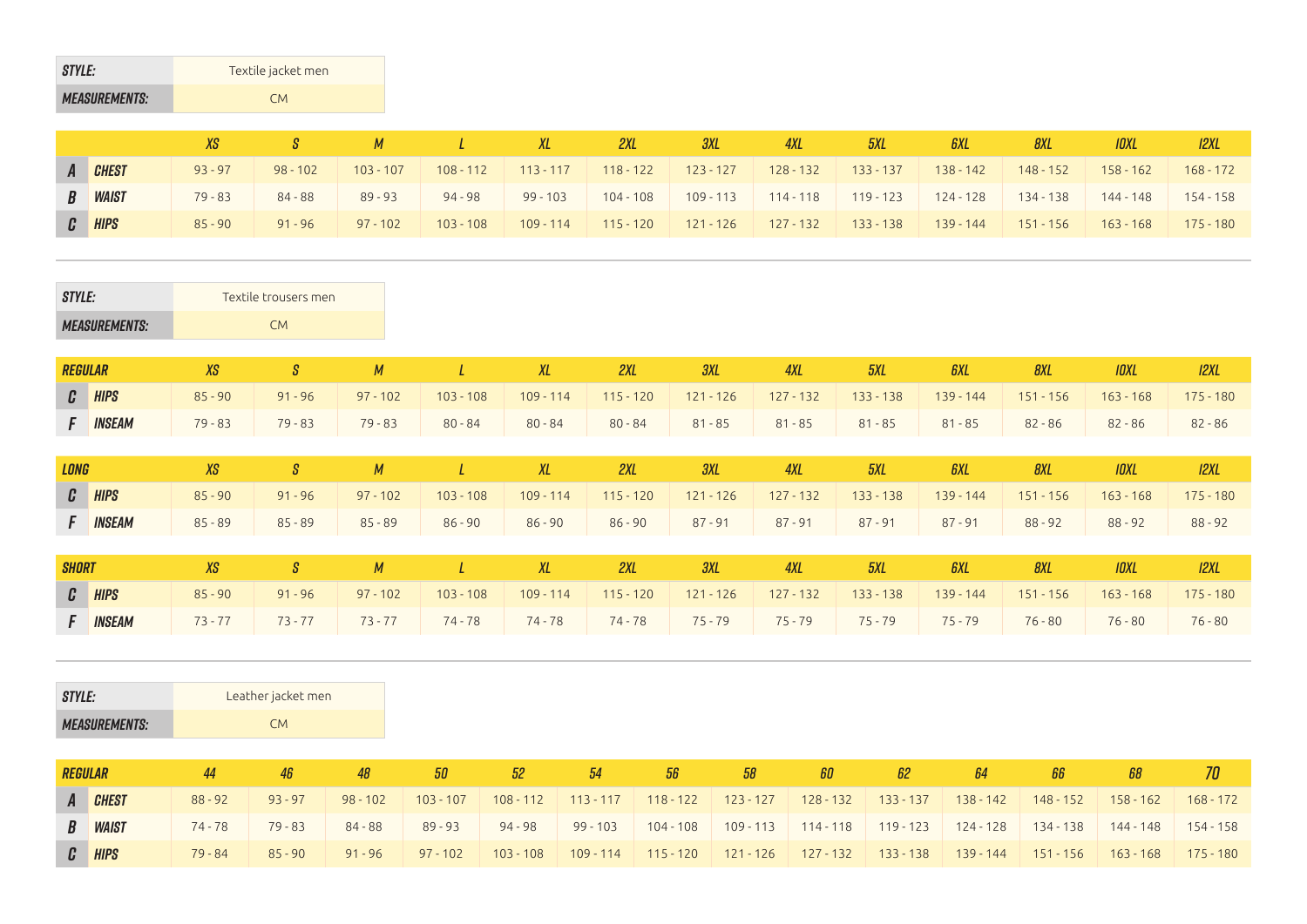| <b>STYLE:</b> |                      |           | Leather trousers men |           |            |             |             |             |             |             |             |             |             |             |             |
|---------------|----------------------|-----------|----------------------|-----------|------------|-------------|-------------|-------------|-------------|-------------|-------------|-------------|-------------|-------------|-------------|
|               | <b>MEASUREMENTS:</b> |           | <b>CM</b>            |           |            |             |             |             |             |             |             |             |             |             |             |
|               | <b>REGULAR</b>       | 44        | 46                   | 48        | 50         | 52          | 54          | 56          | 58          | 60          | 62          | 64          | 66          | 68          | 70          |
|               | $C$ $HIPS$           | $79 - 84$ | $85 - 90$            | $91 - 96$ | $97 - 102$ | $103 - 108$ | $109 - 114$ | $115 - 120$ | $121 - 126$ | $127 - 132$ | $133 - 138$ | $139 - 144$ | $151 - 156$ | $163 - 168$ | $175 - 180$ |
|               | <b>F INSEAM</b>      | $79 - 83$ | $79 - 83$            | $79 - 83$ | $79 - 83$  | $80 - 84$   | $80 - 84$   | $80 - 84$   | $81 - 85$   | $81 - 85$   | $81 - 85$   | $81 - 85$   | $82 - 86$   | $82 - 86$   | $82 - 86$   |
|               |                      |           |                      |           |            |             |             |             |             |             |             |             |             |             |             |
| LONG          |                      | 44        | 46                   | 48        | 50         | 52          | 54          | 56          | 58          | $60\,$      | 62          | 64          | 66          | 68          | 70          |
| $\mathcal{C}$ | <b>HIPS</b>          | $79 - 84$ | $85 - 90$            | $91 - 96$ | $97 - 102$ | $103 - 108$ | $109 - 114$ | $115 - 120$ | $121 - 126$ | $127 - 132$ | $133 - 138$ | $139 - 144$ | $151 - 156$ | $163 - 168$ | $175 - 180$ |
| $\mathsf{F}$  | <b>INSEAM</b>        | $85 - 89$ | $85 - 89$            | $85 - 89$ | $85 - 89$  | $86 - 90$   | $86 - 90$   | $86 - 90$   | $87 - 91$   | $87 - 91$   | $87 - 91$   | $87 - 91$   | $88 - 92$   | $88 - 92$   | $88 - 92$   |
|               |                      |           |                      |           |            |             |             |             |             |             |             |             |             |             |             |
| <b>SHORT</b>  |                      | 44        | 46                   | 48        | 50         | 52          | 54          | 56          | 58          | 60          | 62          | 64          | 66          | 68          | 70          |
|               | $C$ $HIPS$           | $79 - 84$ | $85 - 90$            | $91 - 96$ | $97 - 102$ | $103 - 108$ | $109 - 114$ | $115 - 120$ | $121 - 126$ | $127 - 132$ | $133 - 138$ | $139 - 144$ | $151 - 156$ | $163 - 168$ | $175 - 180$ |

*f Inseam* 73 - 77 73 - 77 73 - 77 73 - 77 74 - 78 74 - 78 74 - 78 75 - 79 75 - 79 75 - 79 75 - 79 76 - 80 76 - 80 76 - 80

| STYLE:               | One piece suit men |
|----------------------|--------------------|
| <b>MEASUREMENTS:</b> | CM <sub></sub>     |

|                | 44        | 46        | 48         | 50          | 52          | 54          | 56          | 58          | 60          | 62          | 64          | 66          | 68          | 70          |
|----------------|-----------|-----------|------------|-------------|-------------|-------------|-------------|-------------|-------------|-------------|-------------|-------------|-------------|-------------|
| A CHEST        | $88 - 92$ | $93 - 97$ | $98 - 102$ | $103 - 107$ | $108 - 112$ | $113 - 117$ | $118 - 122$ | $123 - 127$ | $128 - 132$ | $133 - 137$ | $138 - 142$ | $148 - 152$ | $158 - 162$ | $168 - 172$ |
| <b>B WAIST</b> | $74 - 78$ | $79 - 83$ | $84 - 88$  | $89 - 93$   | $94 - 98$   | $99 - 103$  | $104 - 108$ | $109 - 113$ | $114 - 118$ | $119 - 123$ | $124 - 128$ | 134 - 138   | 144 - 148   | 154 - 158   |
| C HIPS         | 79 - 84   | $85 - 90$ | $91 - 96$  | $97 - 102$  | $103 - 108$ | $109 - 114$ | $115 - 120$ | $121 - 126$ | $127 - 132$ | $133 - 138$ | $139 - 144$ | $151 - 156$ | $163 - 168$ | 175 - 180   |
| <b>INSEAM</b>  | $79 - 83$ | 79 - 83   | $79 - 83$  | $79 - 83$   | $80 - 84$   | $80 - 84$   | $80 - 84$   | $81 - 85$   | $81 - 85$   | $81 - 85$   | $81 - 85$   | $82 - 86$   | 82 - 86     | 82 - 86     |

| STYLE:               | Textile jacket women |
|----------------------|----------------------|
| <b>MEASUREMENTS:</b> | CM <sub></sub>       |

|              |                |           |            | М           |             |             | 2XL         | 3XL         | 4XL         | 5XL         | <i><b>GXL</b></i> |
|--------------|----------------|-----------|------------|-------------|-------------|-------------|-------------|-------------|-------------|-------------|-------------------|
| $\mathbf{A}$ | <b>CHEST</b>   | $83 - 87$ | $88 - 92$  | $93 - 97$   | $98 - 102$  | $103 - 107$ | $108 - 112$ | $113 - 117$ | $118 - 122$ | $123 - 127$ | $128 - 132$       |
|              | <b>B WAIST</b> | $61 - 65$ | $66 - 70$  | $71 - 75$   | $76 - 80$   | $81 - 85$   | $86 - 90$   | $91 - 95$   | $96 - 100$  | $101 - 105$ | $106 - 110$       |
|              | C HIPS         | $94 - 97$ | $98 - 101$ | $102 - 105$ | $106 - 109$ | $110 - 113$ | $114 - 117$ | $118 - 122$ | $123 - 127$ | $128 - 132$ | $133 - 137$       |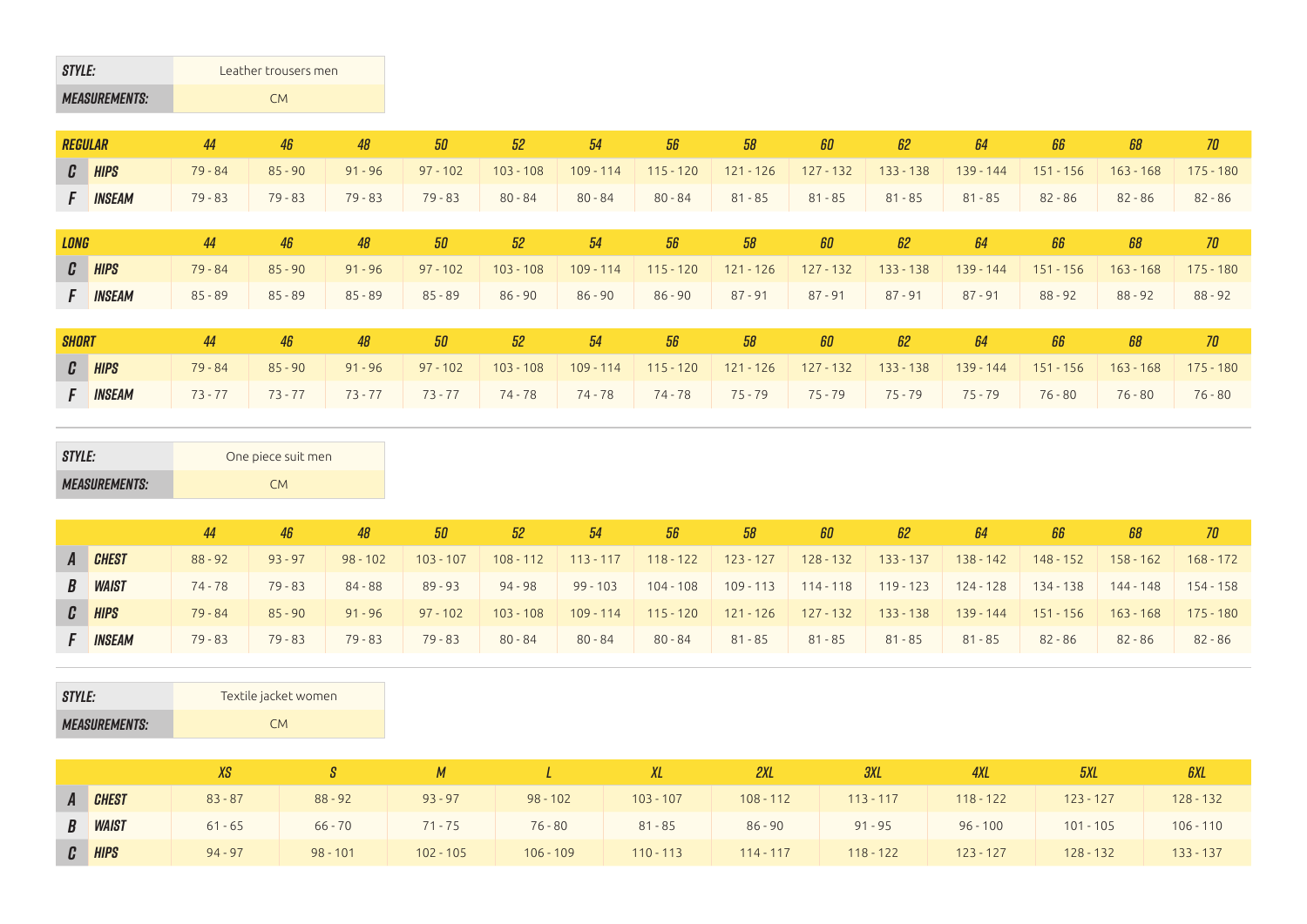| <b>STYLE:</b> |                      | Textile trousers women |            |                |             |              |             |                      |             |             |             |
|---------------|----------------------|------------------------|------------|----------------|-------------|--------------|-------------|----------------------|-------------|-------------|-------------|
|               | <b>MEASUREMENTS:</b> | <b>CM</b>              |            |                |             |              |             |                      |             |             |             |
| REGULAR       |                      | XS                     | S          | M              |             | XL           | 2XL         | <b>3XL</b>           | 4XL         | 5XL         | <b>GXL</b>  |
|               | $C$ $HIPS$           | $94 - 97$              | $98 - 101$ | $102 - 105$    | $106 - 109$ | $110 - 113$  | $114 - 117$ | $118 - 122$          | $123 - 127$ | $128 - 132$ | $133 - 137$ |
|               | F <b>INSEAM</b>      | 74 - 78                | 74 - 78    | 74 - 78        | 75 - 79     | 75 - 79      | 75 - 79     | $76 - 80$            | 76 - 80     | $76 - 80$   | $76 - 80$   |
| 1010          |                      | <b>VO</b>              | $\sqrt{a}$ | $\overline{M}$ |             | $\mathbf{v}$ | $\alpha$    | $\eta$ <sub>VI</sub> | AVI         | <b>EVI</b>  | $0$         |

| LONG |                 |           |            | XS S M L XL |             |                                                             | <b>EXECUTIVE STATE</b> | 3XL       | – 4XL     | 5XL       |             |
|------|-----------------|-----------|------------|-------------|-------------|-------------------------------------------------------------|------------------------|-----------|-----------|-----------|-------------|
|      | $C$ $HIPS$      | $94 - 97$ | $98 - 101$ | $102 - 105$ | $106 - 109$ | $110 - 113$ $114 - 117$ $118 - 122$ $123 - 127$ $128 - 132$ |                        |           |           |           | $133 - 137$ |
|      | <b>F INSEAM</b> | $80 - 84$ | $80 - 84$  | $80 - 84$   | $81 - 85$   |                                                             | 81-85 81-85            | $82 - 86$ | $82 - 86$ | $82 - 86$ | $82 - 86$   |
|      |                 |           |            |             |             |                                                             |                        |           |           |           |             |

| <b>SHORT</b> |                 |           |            |             |             |             | 2XL         | ЗXL         | 4XL         |             | <b>GXL</b>  |
|--------------|-----------------|-----------|------------|-------------|-------------|-------------|-------------|-------------|-------------|-------------|-------------|
|              | $C$ $HIPS$      | $94 - 97$ | $98 - 101$ | $102 - 105$ | $106 - 109$ | $110 - 113$ | $114 - 117$ | $118 - 122$ | $123 - 127$ | $128 - 132$ | $133 - 137$ |
|              | <b>F INSEAM</b> | $68 - 72$ | $68 - 72$  | $68 - 72$   | $69 - 73$   | $69 - 73$   | $69 - 73$   | $70 - 74$   | $70 - 74$   | $70 - 74$   | $70 - 74$   |

| STYLE:               | Leather jacket women |
|----------------------|----------------------|
| <b>MEASUREMENTS:</b> | CM <sub></sub>       |

|                | 34        | 36         | 38          | 40          | 42          | 44          | 46          | 48          | 50          | -52         |
|----------------|-----------|------------|-------------|-------------|-------------|-------------|-------------|-------------|-------------|-------------|
| A CHEST        | $83 - 87$ | $88 - 92$  | $93 - 97$   | $98 - 102$  | $103 - 107$ | $108 - 112$ | $113 - 117$ | $118 - 122$ | $123 - 127$ | $128 - 132$ |
| <b>B WAIST</b> | $61 - 65$ | $66 - 70$  | $71 - 75$   | $76 - 80$   | $81 - 85$   | $86 - 90$   | $91 - 95$   | $96 - 100$  | $101 - 105$ | $106 - 110$ |
| C HIPS         | $94 - 97$ | $98 - 101$ | $102 - 105$ | $106 - 109$ | $110 - 113$ | $114 - 117$ | $118 - 122$ | $123 - 127$ | $128 - 132$ | $133 - 137$ |

| <i>STYLE:</i>               | Leather trousers women |
|-----------------------------|------------------------|
| <i><b>MEASUREMENTS:</b></i> | CM <sub></sub>         |

|                 |           | 36         |             | 40          |             | 44          | 46          |             | 50          |             |
|-----------------|-----------|------------|-------------|-------------|-------------|-------------|-------------|-------------|-------------|-------------|
| <b>C</b> HIPS   | $94 - 97$ | $98 - 101$ | $102 - 105$ | $106 - 109$ | $110 - 113$ | $114 - 117$ | $118 - 122$ | $123 - 127$ | $128 - 132$ | $133 - 137$ |
| <b>F INSEAM</b> | 74 - 78   | $74 - 78$  | $74 - 78$   | 75 - 79     | $75 - 79$   | $75 - 79$   | $76 - 80$   | $76 - 80$   | $76 - 80$   | $76 - 80$   |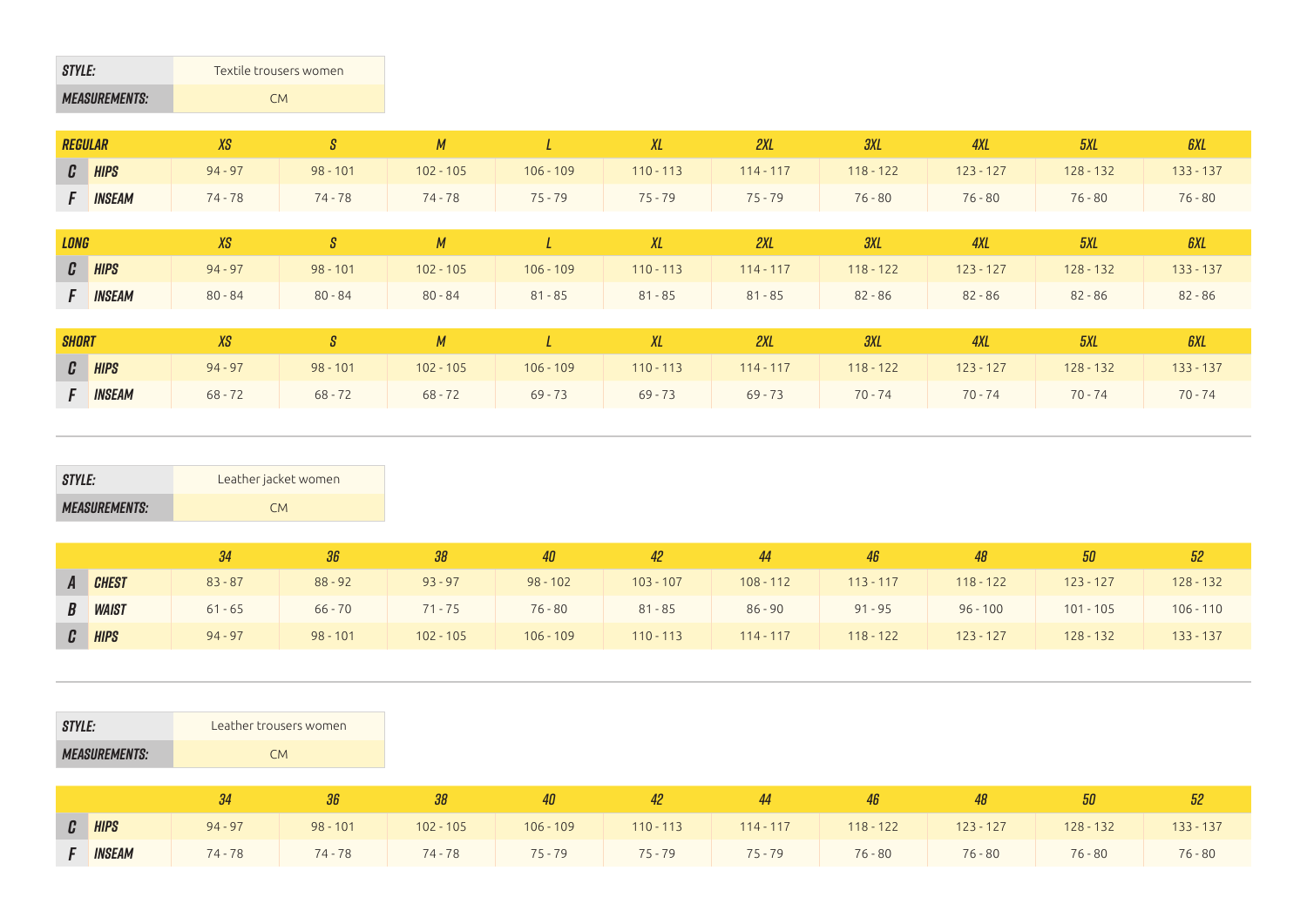

#### *A hand circumference*

Measure around the widest point of your hands.

#### *b hand length*

Measure from the top of your middle finger to the bottom of the hand palm.